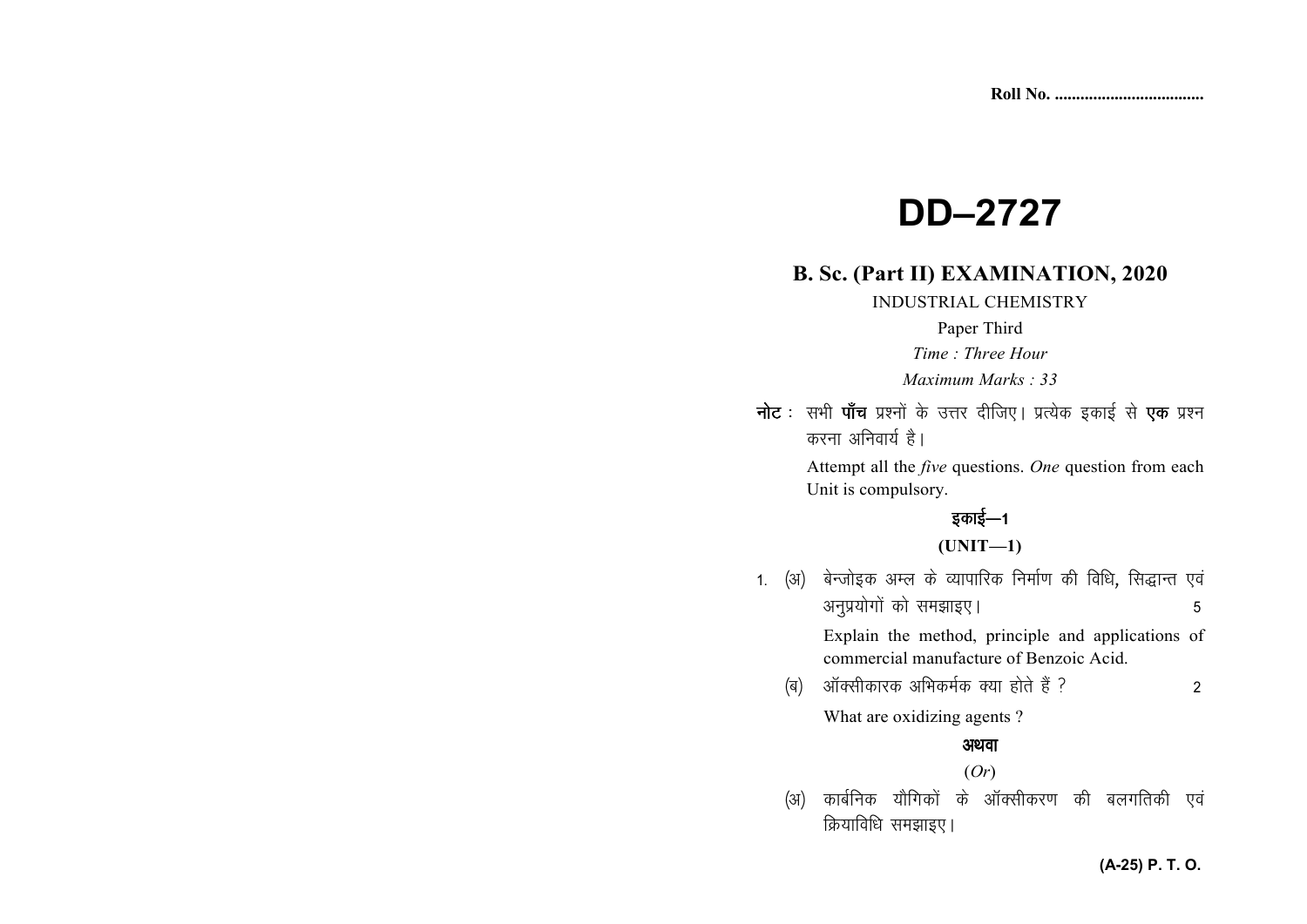Explain kinetics and mechanism of oxidation of organic compounds.

(ब) मेलेइक एनहाइड्राइड के व्यापारिक निर्माण का सिद्धान्त  $\lceil \overline{\mathsf{M}} \rceil$ खिए।

Write principle of commercial manufacturing of maleic anhydride.

> डकाई—2 **(UNIT—2)**

- 2. (अ) कार्बन मोनोऑक्साइड एवं हाइड्रोजन से मेथेनॉल बनाने की कियाविधि का वर्णन कीजिए। उनके उन्हें क Describe the mechanism of manufacture of Methanol from carbon monoxide and hydrogen.
	- ¼c½ ,Ydyhdj.k dh fØ;kfof/k le>kb,A 2 Explain mechanism of alkylation.

#### अथवा

#### (*Or*)

(अ) फेनिल ऐथिल एल्कोहॉल के व्यापारिक निर्माण की विधि. सिद्धान्त एवं अनप्रयोग लिखिए।

Write method, principle and applications of commercial manufacture of phenyl ethyl alcohol.

(ब) वेजिटेबल ऑयल का हाइड़ोजिनेशन।

Hydrogenation of vegetable oil.

### डकाई—3 **(UNIT—3)**

3. जलापघटन एवं जलयोजन में क्या अन्तर है ? एथिल ऐसीटेट के निर्माण और क्रियाविधि से सम्बन्धित औद्योगिक रसायन को समझाइए ।  $\sim$  7  $\sim$  7  $\sim$  7  $\sim$  7  $\sim$  7  $\sim$  7  $\sim$  7  $\sim$  7  $\sim$  7  $\sim$  7  $\sim$  7  $\sim$  7  $\sim$  7  $\sim$  7  $\sim$  7  $\sim$  7  $\sim$  7  $\sim$  7  $\sim$  7  $\sim$  7  $\sim$  7  $\sim$  7  $\sim$  7  $\sim$  7  $\sim$  7  $\sim$  7  $\sim$  7  $\sim$  7  $\sim$  7  $\sim$  7

What is the difference between Hydrolysis and Hydration ? Explain the mechanism and industrial Chemistry of manufacture of ethyl acetate.

### अथवा

# (*Or*)

विनाइल एसीटेट के निर्माण की विधि का वर्णन कीजिए।

Describe the manufacturing process of Vinyl Acetate.

# इकाई—4

#### **(UNIT—4)**

- 4. (अ) ग्लास तापमापी का सिद्धान्त, संरचना एवं क्रियाविधि को le>kb,A 4 Explain the theory, structure and mechanism of glass thermometer.
	- (ब) ज्ञाइफ्राम प्रकार के दाब गॉज का सिद्धान्त सचित्र समझाइए।  $\mathcal{L}$

Explain the principle of diaphragm type pressure gauge with diagram.

#### अथवा

#### (*Or*)

- $(x)$  निम्नलिखित पर संक्षिप्त टिप्पणियाँ लिखिए:
	- $(i)$  दाब रिग्रंग तापमापी
	- $(i)$  मैक्लीऑड गॉज

Write short notes on the following :

- (i) Pressure spring thermometer
- (ii) McLeod gauges
- (ब) उद्योग में मापन एवं परिशुद्धता का क्या महत्व है ?

What is the importance of measurement and accuracy in industry ?